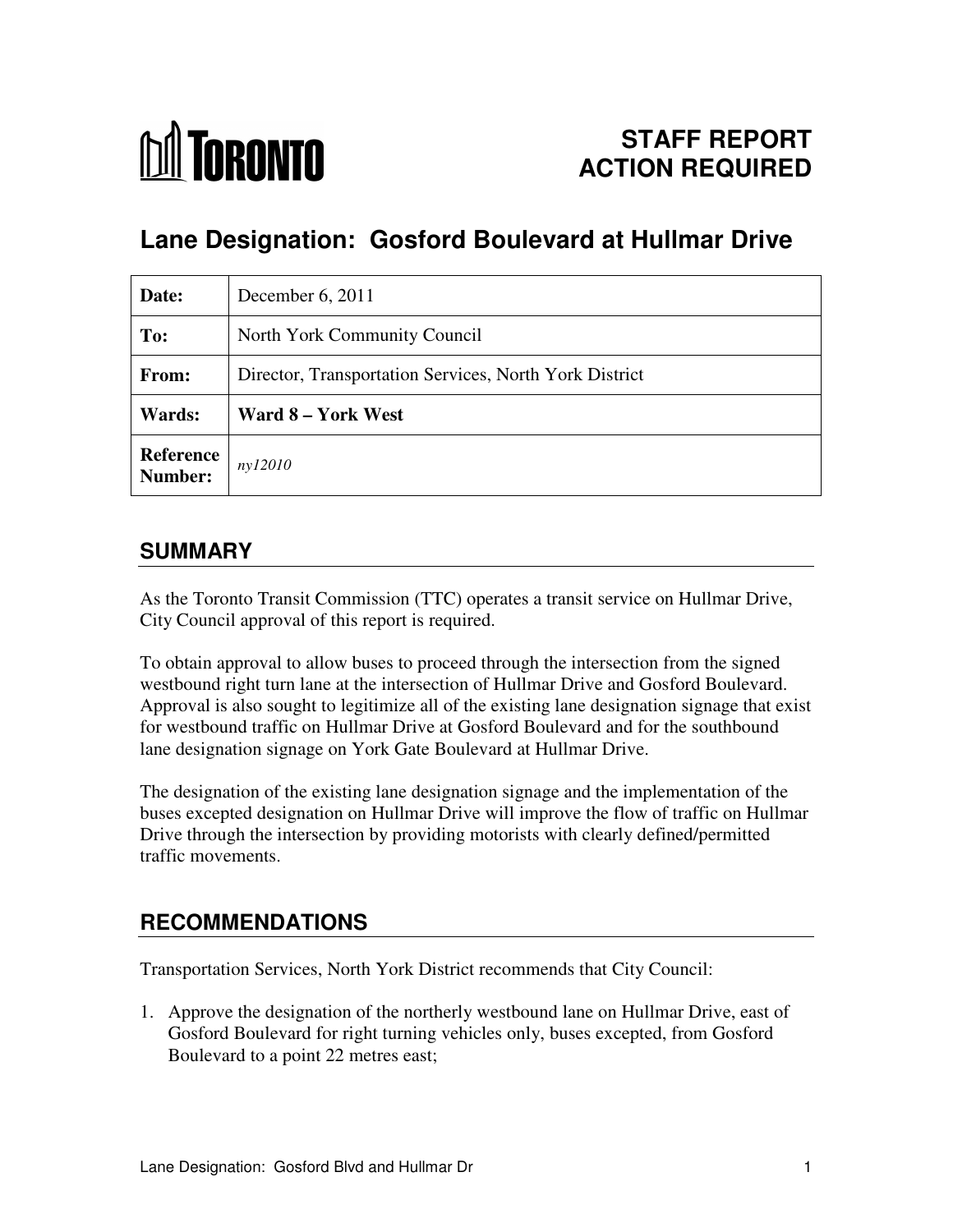- 2. Approve the designation of the southerly westbound lane on Hullmar Drive, east of Gosford Boulevard, for through vehicles only, from Gosford Boulevard to a point 22 metres east;
- 3. Approve the designation of the westerly southbound lane on York Gate Boulevard, north of Hullmar Drive, for right turning vehicles only, from Hullmar Drive to a point 21 metres north; and
- 4. Approve the designation of the easterly southbound lane on York Gate Boulevard, north of Hullmar Drive, for through vehicles only, from Hullmar Drive to a point 21 metres north.

#### **Financial Impact**

All costs associated with the installation of the lane designations are included within the Transportation Services, North York District's 2012 Operating Budget estimates.

#### **ISSUE BACKGROUND**

Transportation Services, North York District has undertaken a review on behalf of the TTC of the existing traffic operations in order to ensure that the appropriate pavement markings are installed and if any additional traffic by-laws are required. Specifically, to provide an exception for the Jane Street 35A bus to be permitted to proceed westerly through the intersection of Hullmar Drive and Gosford Boulevard from the existing right turn lane.

#### **COMMENTS**

Gosford Boulevard is designated as a collector roadway with a posted speed limit of 40 km/h. Hullmar Drive is a collector roadway with a regulatory speed limit of 50 km/h, except for the section fronting Hullmar Park, which is 40 km/h. The intersection of Gosford Boulevard and Hullmar Drive is a "T" type intersection controlled by an all way stop control.

Currently, there are two southbound lanes on Gosford Boulevard approaching the intersection, including one marked left turn lane and one unmarked right turn lane. The westbound lanes on Hullmar Drive approaching the intersection include one marked through lane and one marked right turn lane.

The TTC currently has a bus stop located on the north side of Hullmar Drive, east of the intersection. Given the short distance to the intersection the TTC has requested that rather than having their operators change lanes, they have requested that they be permitted to travel through the intersection from the northerly westbound right turn lane.